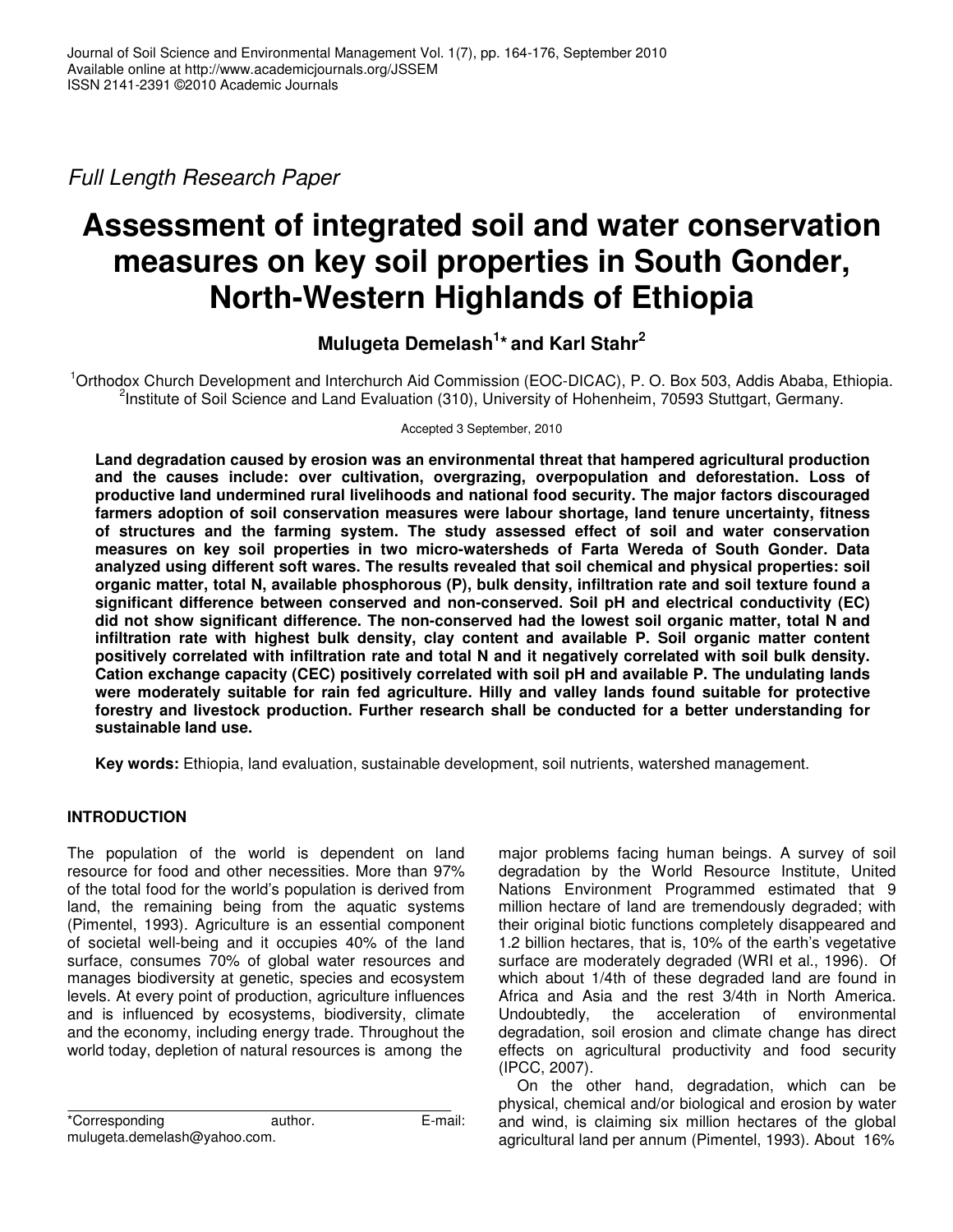of the world's agricultural land is affected by soil degradation<sup>1</sup> (UNEP, 2002). Of all the processes leading to land degradation, erosion by water is the most threatening. It accounts for 56% of the total degraded land surface of the world (Oldeman et al., 1990). In Africa alone, it is estimated that 5 - 6 million hectares of productive land are affected by land degradation<sup>2</sup> each year (Stocking and Niamh, 2000). Obviously, erosion is a more serious problem to developing countries including Ethiopia because their dependence on the soil resource is more direct. Erosion reduces rootable depth, removes soil organic matter and nutrients and decreases waterholding capacities.

Population pressure, mismanagement of agricultural lands, deforestation and overgrazing are among the major causes of soil erosion and environmental degradation. The average annual rate of soil loss in Ethiopia is estimated to be 12 tons/hectare/year, and can be even higher on steep slopes with soil loss rates greater than 300 tons/hectare/year or about 250 mm/year where vegetation cover is scant (USAID, 2000). But more emphasize was the greater nutrient loss for crop production (Hurni and Tato, 1992). Hence, land degradation in Ethiopia is becoming a matter of serious concern for its negative implications on the livelihood of the rural population and the environment from which they largely depend. Soil erosion by water in the country is the major cause for the rapid degradation of the highlands (areas above 1500 m a.m.s.l) and undermines agricultural production and frustrates economic development in the country. Furthermore, many research results confirmed that resource degradation particularly soil nutrient depletion is the major cause for decline of agricultural production (Bekele and Holden, 2000; Carucci, 2000).

More than 85% of the country's population live in rural areas and derive their livelihoods from agricultural activities. Therefore, soil and water conservation in Ethiopia is not only related to improvement and conservation of the environment but also it is a key factor for sustainable development of the agriculture sector and the economy of the country at large. Different soil conservation technologies with different approaches have been implemented focusing on the highlands of the country where the problem is more threatening. Soil conservation activities can change the physical conditions of the soil like soil organic matter content, soil structure, water holding capacity, soil bulk density, soil porosity, soil pH and its workability (Teklu, 2005; Gete,

2000). Comparing changes with key soil factors between two watersheds (treated with soil conservation measures and untreated) could contribute for further improvement of the integrated soil and water conservation (SWC) measures currently underway and to draw some recommendations. The purpose of this study is to investigate effects of SWC measures on some key soil properties so as to draw conclusions that contribute in future improvement of SWC measures implementation in improving soil for a better land productivity, erosion control and sustainable use of resources available in the country. Source of data were field survey, soil laboratory analysis and secondary data from relevant offices.

The scope of this study is limited to two microwatersheds in two peasant associations (PAs) of Farta Wereda. The emphasis was put on the functional use of SWC measures on improving the key soil properties for land productivity. For analysis, management and evaluation of the data collected, GIS and ANOVA soft wares were used.

## **Objective of the study**

Assessing impacts of integrated SWC measures on selected key soil properties in two micro watersheds using on site observation, soil profile descriptions, secondary data and soils lab analysis.

## **Statement of the problem**

Soil erosion is a severe problem in Ethiopia, especially in the highlands where much of the population is living and agriculture is intensive (Gete, 2000). Hurni (1988) estimated that erosion is most severe on cultivated lands with the average of 42 tons/hectare/year. On the other hand, SWC measures mostly implemented on cultivated lands with a few exceptions are physical structures mainly stone or soil bunds. The efforts put towards promotion of technologies so far seem below the threshold which has limited the sustained use of natural resources for a better production. In view of this one may ask questions related to the benefits or outcomes of biophysical SWC measures implemented. We do not know exactly the amount of benefits returned to the community and to the environment. The hypothesis here is that the biophysical SWC measures are benefiting by reducing soil erosion and changing the soil properties for agricultural productivity. Hence, it is worthwhile to investigate the effects of SWC measures on key soil properties to evaluate the benefit of treating lands with biophysical SWC measures. Therefore, this study attempts to assess and draw conclusions on the effects of biophysical SWC measures on some key soil properties in German technical development (GTZ) project carried out in South Gonder zone of Amhara region, Ethiopia.

<sup>&</sup>lt;sup>1</sup>Soil degradation is a process which lowers the current and/or the potential capability of the soil to produce goods or services. Six specific processes contribute to soil degradation: water erosion, wind erosion, water logging and excess salts, chemical degradation, physical degradation and biological degradation.

 ${}^{2}$ Land degradation is reduction in the capability of land to produce benefits from a particular land use under a specific form of land management or defined as the progressive reduction of the capacity of land to sustain life and provide food security and is a reduction in soil fertility caused by erosion (removal of soil and loss of nutrients)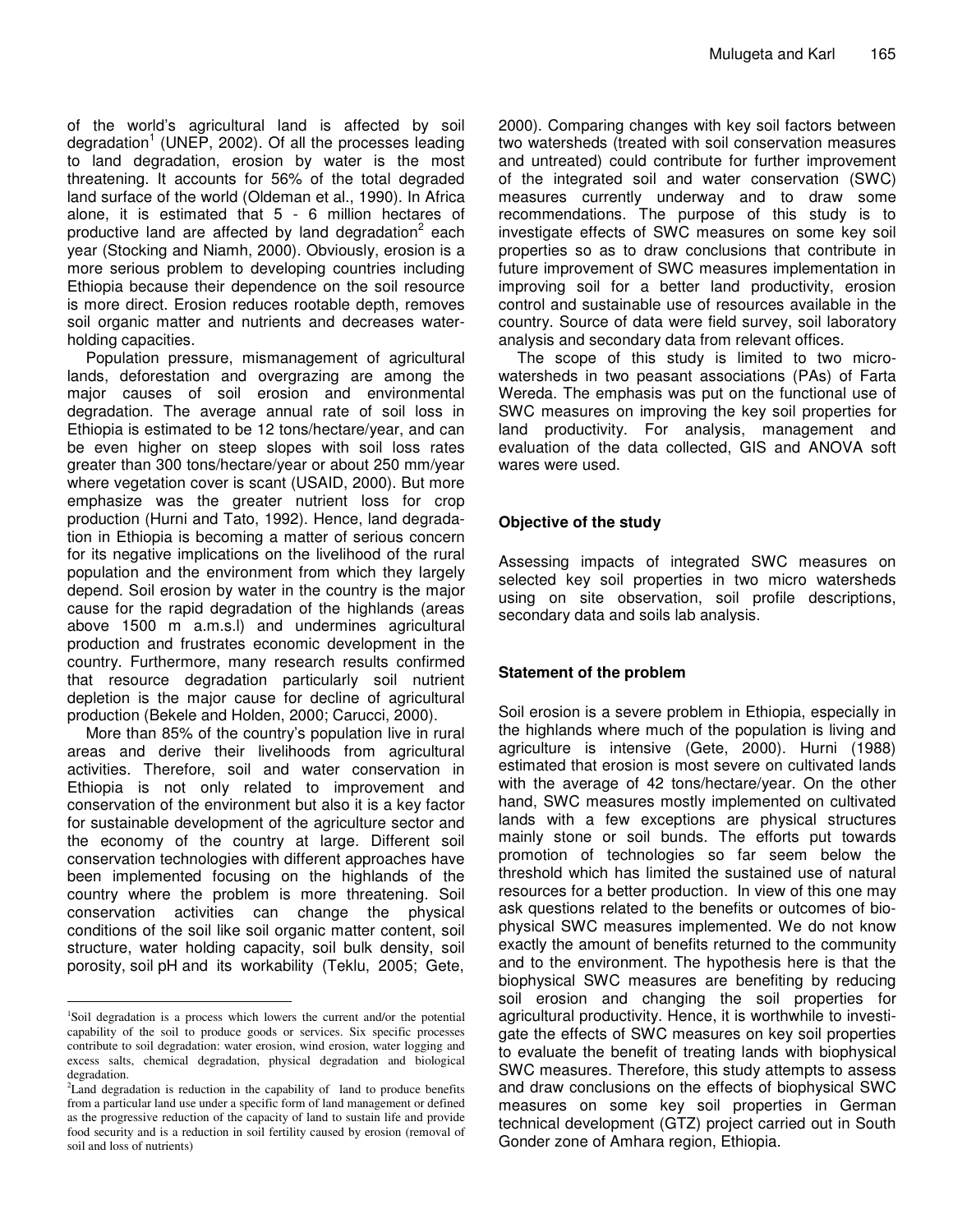#### **MATERIALS AND METHODS**

#### **The study area**

The study was conducted in Farta Wereda of South Gonder zone, Amhara regional state, Ethiopia (Figure 1). A Wereda is the smallest administrative unit in Ethiopia and is composed of a number of Peasant Associations (PA). The study area is located at 660 kms North-West of Addis Ababa, capital city of Ethiopia and lies between the coordinates of 11°32 to 12°03 N latitude and 3731 to 38<sup>'</sup>43<sup>'</sup> E longitude with an estimated area of 1118 km<sup>2</sup>.

The studies of micro-watersheds are located in two Peasant Associations (PAs) of Farta Wereda, namely Tsegur Kidanemihret and Tsegur Eyesus. The names of the micro-watersheds<sup>3</sup> are given by the streams draining them namely Tsegur and Koca. They have an average width of 3 km and a length of more than 6 km with an area of 1800 ha each. The micro-watersheds were selected based on criteria set for this study that is, a watershed with SWC measures for an extended period of time and the other one without introduced SWC measures. The watershed selected has been treated with SWC measures since 2000. The study microwatersheds are situated between 11˚52' to 11˚54` N latitude and 37˚57' to 38˚00` E longitude with an altitude range between 2400 to 2700 m above sea level. The slope ranges from 5 to 10% at lower part to 35 - 60% on the upper part. The slope orientation is from south-west to North-east with a length of growing period (LGP) is between 90 to 210 days.

The entire area of the study Wereda has a topography characterized by extremely high relief in the upper watershed of Blue Nile River system. The parent rock is eroded shield of volcano consists of alkaline and mainly olivine basalt, basalt and tuff agglomerate. The major soil types in the study area include Cambisols, Regosols and Leptosols with stony phase (Anonymous, 1997). The altitude of the study area varies between 1900 and 4035 m above mean sea level (a.m.s.l) with topography of gentle to undulating (Yitbarek, 2007). The average annual minimum, maximum and mean temperatures are 9.7, 22, 15.5˚C, respectively. The rainfall pattern is uni-modal, stretching from May to September. As indicated in Figure 2, the annual rainfall ranges between 1097 and 1954 mm with a long term average of 1448 mm (Yitbarek, 2007).

The land use pattern according to the Wereda Agriculture Office Annual Report (2006) is 65% cultivated, 10% is grazing, 8% settlement and 16% wasteland. The farming system is a mixed one (growing of crops and rearing of animals). Crop production is mostly rain fed and subsistence oriented. Livestock plays a significant role in the farming system as source of draft power, food and cash (Yitbarek, 2007; Abera, 2003).

#### **Sampling techniques and procedures**

One of the problems in land degradation/conservation issue is the determination of extent and rate of the degradation process. What to measure and how to measure is a challenge. Dynamics in land cover/use (specifically de-vegetation), farming practice, soil erosion and soil nutrient depletion are the most commonly used indicators. Following this customary practice, land cover changes and rates of soil erosion by water were used as indicators (Woldeamlak, 2005). The materials used to create the base map and spatial databases needed for the study are field visit and topo maps of Debre Tabor and Amed Ber with scales of 1:50,000. The establishment of the base map and databases involved the following procedures: i) geo-

referencing according to the Universal Transverse Mercator (UTM) system using 1:50,000 topographic maps of the area and GPS, and ii) delimiting the study micro-watersheds by first tracing it from 1:50,000 topographic maps and digitizing these separately using GIS techniques. Transects were used to collect information on soils and bio-physical activities. The scale of the study was a detail one. The data collection was done by traveling on foot. The required field data collection formats and scientific instruments were employed in data collection. Observation points were located using coordinates obtained from GPS reading.

Soil samples were taken in selected soil profiles for soil laboratory analysis to get more information about the soil and its horizons. The depth of the soil profile pit depends on its geological formation and usually up to 200 cm is a recommended depth. Core samples were also taken using sampling rings at field level to a depth of 30 cm for the determination of bulk density. The spatial databases created from field observation and soil laboratory analysis results help to characterize each observation points with respect to land unit and actual soil features. A total of 32 augur points and 10 profile pits were investigated. From these 10 profile pits soil samples were collected from 8 of them for further soil laboratory analysis. The samples have been analyzed in the lab for different soil parameters: organic carbon content (Corg), Bulk density, cation exchange capacity (CEC), soil reaction (pH), Total Nitrogen (N), Available phosphorus (P), soil texture and electrical conductivity (EC).

The data obtained from laboratory and field observations were managed and analyzed using different data analysis methodologies like GIS and Soil and terrain data base of FAO-ISRIC (FAO, 1993). Comparison of the data was computed using a simple t-test method where relevant, linear regression equations were established to describe some correlations. Homogeneity of variances for the parameters was also tested using Welch ANOVA testing method.

#### **RESULTS AND DISCUSSION**

#### **Results according to methods**

#### *Effect of SWC measures on soil physical properties*

*Soil texture:* The textural classes of top soils treated with SWC measures and that of the untreated lands have differences which were confirmed through statistical analysis of the soil laboratory data. The analysis revealed a significant variation of top soil texture in percent sand, silt and clay content due to effect of SWC measures (Table 1). Soils of the non-conserved land had the highest percent clay and silt compared to the soils of the conserved one. The textural classes also have a significant variation. The majority of the sample profiles of the conserved land have a top texture of clay loam and for the untreated is clay. Herweg and Ludi (1999) pointed out that complete removal of topsoil at the loss zone causes the subsoil-dominated by clay material to move down slope and deposited on top of the fertile accumulation.

They also indicated that tillage and water erosion causes colluvium to be deposited in the lower part of fields while soil profiles are truncated in the upper part. Desta et al. (2005) confirmed by their study that annual mass of soil displaced down slope from the truncated area by tillage erosion for 202 study plots was estimated to 39 - 50 kg yr<sup>-1</sup>. Age of the bund had a significant impact on the

<sup>&</sup>lt;sup>3</sup> A watershed or water catchments is an area where rainfall, surface runoff drains into one common stream, river or other water body. It can be a spatial unit which covers geographical surface that contributes to a major watershed (GTZ, 2002: Sarah, 2007).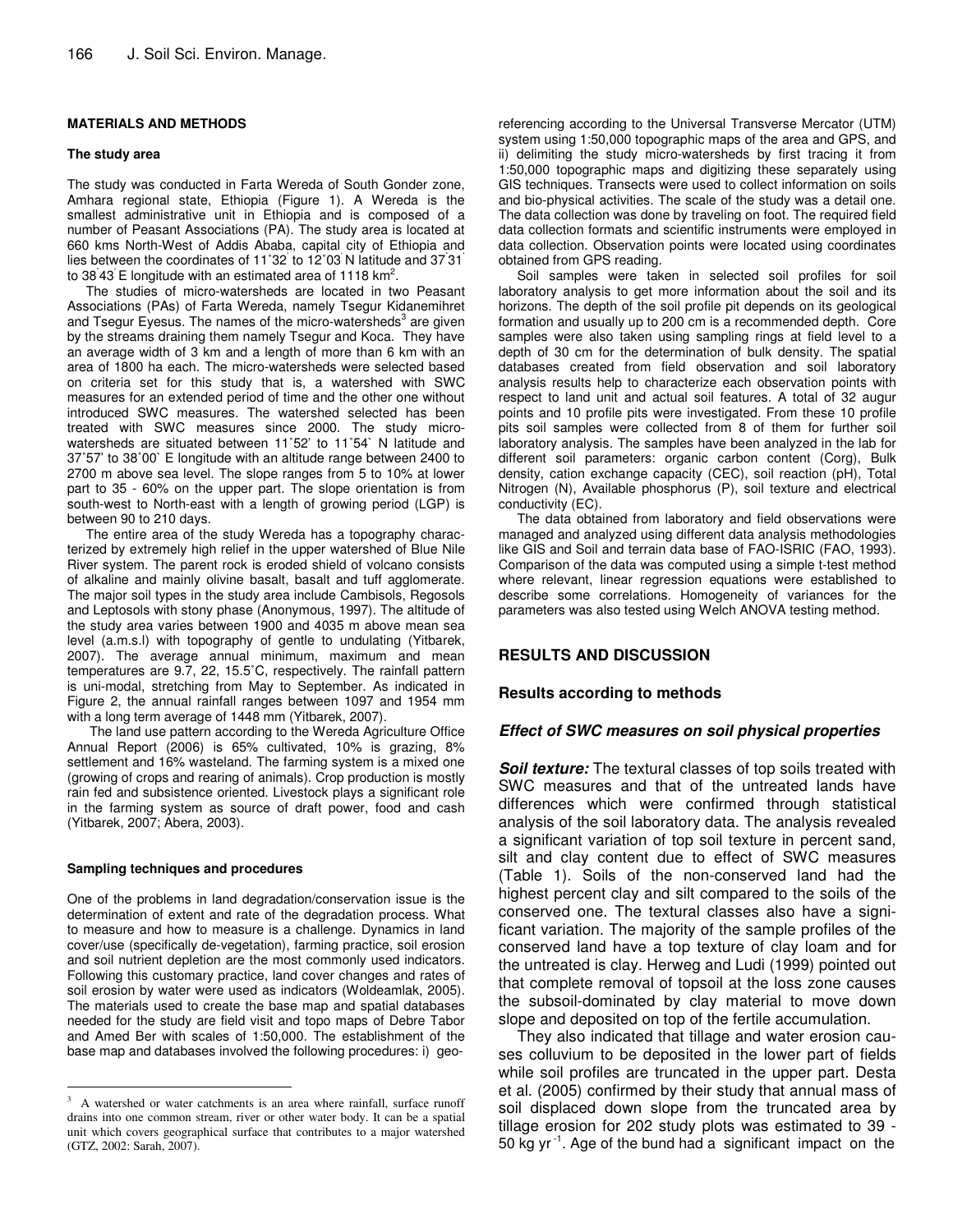



**Figure 1.** Location map of the micro watersheds in the country and the Wereda.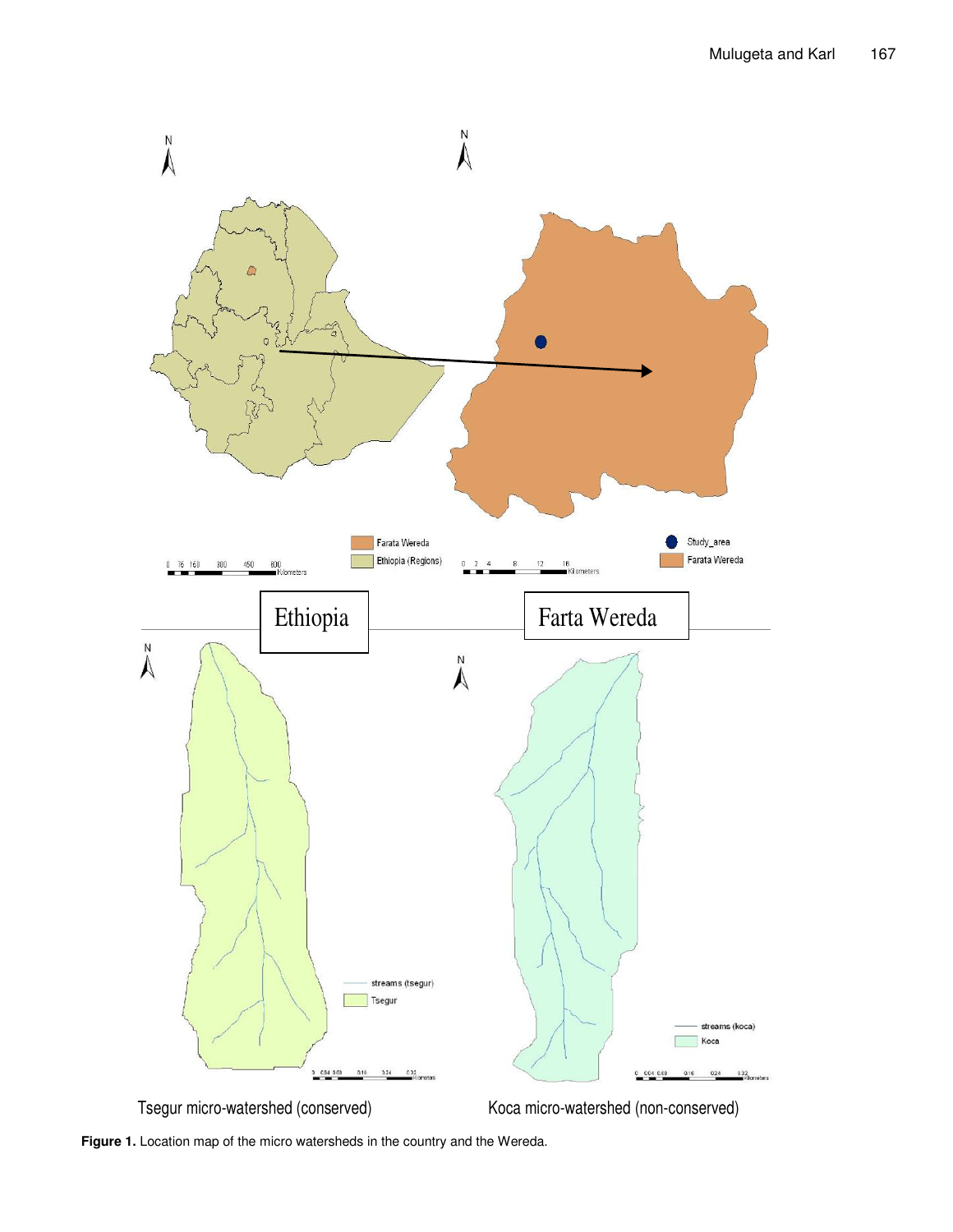

**Figure 2.** Average yearly minimum and maximum temperature and average yearly rainfall of the study Wereda (1994 - 2003). Source: Debre Tabor Metrological station record, South Gonder.

| Site no.     |            | Soil texture/hydrometer              |             |             | <b>Texture class</b> |
|--------------|------------|--------------------------------------|-------------|-------------|----------------------|
|              | Depth (cm) | Sand $(\%)$                          | Clay $(\%)$ | Silt $(\%)$ |                      |
|              |            | Koca micro-watershed (non-conserved) |             |             |                      |
| <b>KC-01</b> | $0 - 22$   | 25                                   | 42          | 33          | Clay                 |
| <b>KC-02</b> | $0 - 20$   | 27                                   | 44          | 29          | Clay                 |
| <b>KC-03</b> | $0 - 27$   | 33                                   | 36          | 31          | Clay loam            |
| <b>KC-04</b> | $0 - 20$   | 25                                   | 38          | 37          | Clay loam            |
| Mean value   |            | 27.5                                 | 40          | 32.5        |                      |
|              |            | Tsegur micro-watershed (conserved)   |             |             |                      |
| <b>TE-01</b> | $0 - 14$   | 29                                   | 44          | 27          | Clay                 |
| TE-02        | $0 - 10$   | 35                                   | 36          | 29          | Clay loam            |
| TE-03        | $0 - 16$   | 29                                   | 36          | 35          | Clay loam            |
| <b>TE-04</b> | $0 - 17$   | 35                                   | 28          | 37          | Clay loam            |
| Mean value   |            | 32                                   | 36          | 32          |                      |

KC- stands for Koca micro-watershed which is non-conserved and TE- stands for Tsegur micro-watershed which is conserved with soil and water conservation measures.

impact on the lowering of percent clay fraction as it lowers slope gradient and reduced soil erosion and soil organic matter increased with relative soil depth change. In general bunds play a great role in reducing the incurporation of clay-dominated soil from the subsoil to the surface soil, which resulted from removal of topsoil and exposure of the subsoil by erosion. Highest clay content in the non-conserved watershed was due to the exposure of soil by tillage to soil erosion by water ultimately exposes the subsoil, which is naturally high in clay content.

*Bulk density (BD):* The one way analysis of variance revealed the presence of significant difference in mean value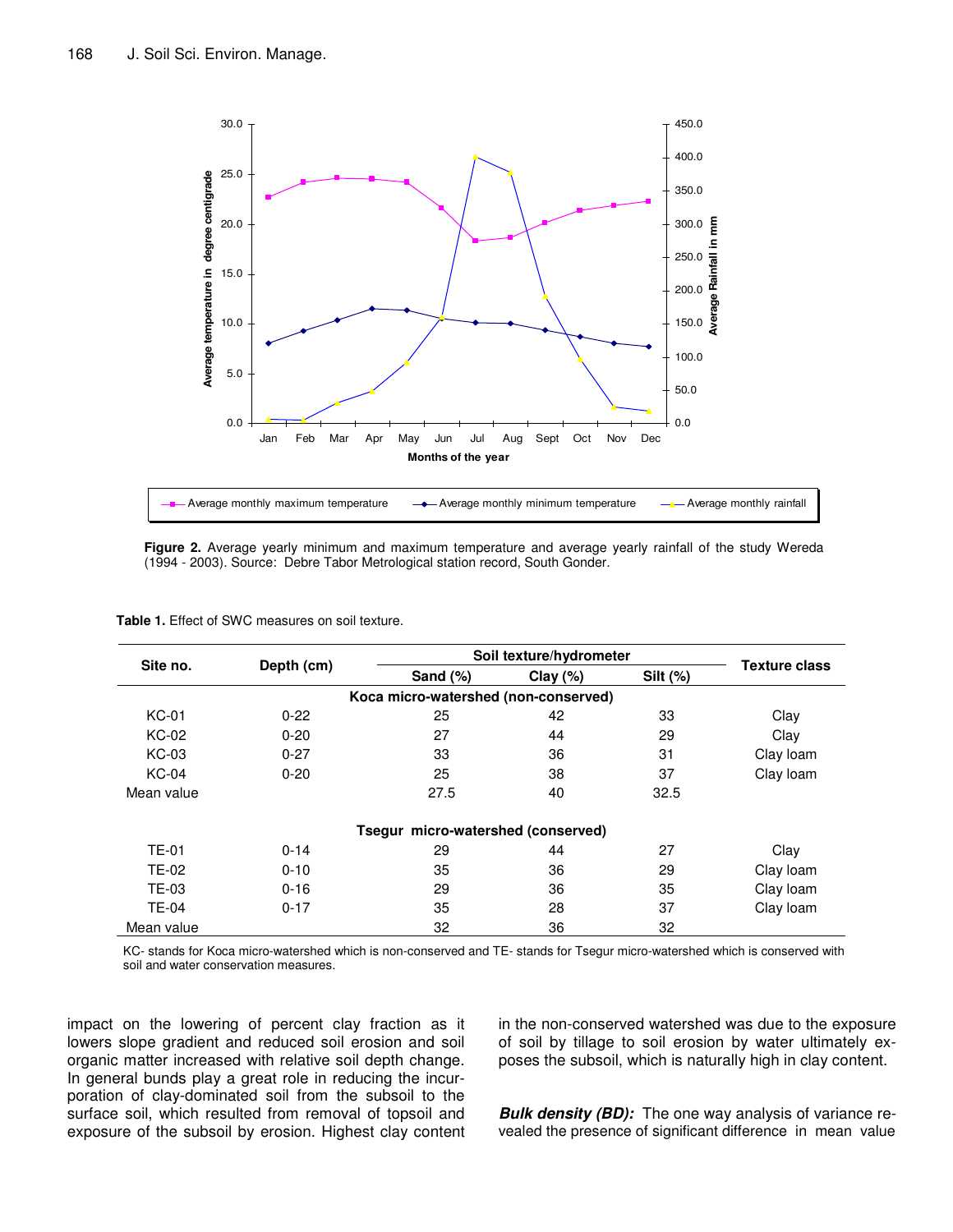| Site no.                            | Top soil bulk density (g $cm^{-3}$ ) | Site no.                          | Top soil bulk density (g $cm^{-3}$ ) |  |
|-------------------------------------|--------------------------------------|-----------------------------------|--------------------------------------|--|
| Koca micro-watershed(non-conserved) |                                      | Tsegur micro-watershed(conserved) |                                      |  |
| $KC-1$                              | 1.09                                 | <b>TE-1</b>                       | 0.92                                 |  |
| $KC-2$                              | 1.12                                 | <b>TE-2</b>                       | 0.93                                 |  |
| $KC-3$                              | 1.03                                 | $TE-3$                            | 1.17                                 |  |
| $KC-4$                              | 1.12                                 | TF-4                              | 1.02                                 |  |
| Mean value                          | 1.09                                 |                                   | 1.01                                 |  |

**Table 2.** The effect of SWC measures on soil bulk density.

KC- stands for Koca micro-watershed which is non-conserved and TE- stands for Tsegur micro-watershed which is conserved with SWC measures.

value of bulk density for the samples analysed in this study. The non-conserved micro-watershed was found to exhibit significantly the highest mean value of bulk density than the micro-watershed treated with SWC measures. This could be attributed to the presence of significantly higher organic matter as a result of conservation measures. In this study, the relatively lower bulk densities of 0.92 and 0.93 g cm<sup>-3</sup> were recorded on soils taken from the conserved grassland and cultivated lands with slopes of 6 and 12%, respectively. This implies that more roots of plants, higher organic matter and sediment are accumulated in this zone of the microwatershed. As the land slope decreases runoff speed also decreases, sediments and organic matter started to settle.

Root abundance, crop stand, crop production and crop residues are better in lower slopes of the microwatersheds compared to its upper slopes as soil depth upslope is shallow which limits plant growth due to shallow soil depth even with similar conservation measures (Table 2). The topsoil bulk densities of the sampled soils are inline with the ranges described by Rai (1998); Landon (1984) that is, between 0.92 to 1.17  $g$  cm<sup>-</sup>  $3$ . The significant effect of SWC measures on bulk density was observed in the lower slope of the micro-watersheds where bulk density is higher in the non-conserved land than the conserved micro-watershed. The reason for this could be higher accumulation of soil sediments that were eroded from upslope. The upslope part of the two microwatersheds has almost similar top soil bulk densities.

*Infiltration rate (conductivity):* Infiltration rate is the soil capacity for letting water to percolate in a given period of time. The measurement is usually done in centimetres per hour. Soils with a SWC measures have a better soil infiltration rates compared to the non-conserved one. In relative terms soils with biological SWC measures have a better infiltration rate than a physical SWC measure due to the roots penetration effect and addition of soil organic matter from plant bodies through decomposition. Infiltration tests conducted confirmed that soil physical structures stabilized with vegetative measures had the highest mean value of infiltration rate compared to the

other conservation measures. The non-conserved microwatershed had lowest mean value of infiltration rate. The soil organic matter content and percent clay soil separates seemed to play a role for the variation of infiltration rates. The relationship of infiltration rate with soil organic matter content and clay percentage of a soil is indicated in Figures 3 and 4. Organic matter was positively correlated with the infiltration rate while clay percentage was negatively correlated. Landon (1984) indicated that physical SWC structures enriched with vegetative measures had better infiltration rate than lands conserved with only physical structures.

## *Effect of SWC measures on soil chemical properties*

*Soil organic matter (SOM):* Soil organic matter differences between the conserved and non-conserved micro-watersheds were statistically significant ( $p \le 0.05$ ). The variations in mean value of organic carbon (Corg) can be attributed to the effect of SWC measures implemented. Moreover, the age of bunds stabilized with vegetative measure have a better effect in soil organic matter accumulation (Table 3). This finding agrees with the findings of Million (2003) who studied the effects of indigenous soil and stone bunds on soil productivity. The study revealed that soil organic matter content of three terraced sites with original slopes of 15, 25 and 35% were higher compared with the corresponding nonterraced sites of similar slopes.

Similar conditions were also observed for slope range of 15 to 25% which had 2.3% soil organic matter for the conserved land while 0.85% for the non-conserved ones. According to a study made by Bot and Benites (2005), soil organic matter accumulation is often favoured at foot or lower slopes of hills of non-conserved lands for two reasons: 1) they are wetter than mid and upper slopes, 2) organic matter would be transported to the lowest point of the landscape with runoff and soil erosion. The soil organic matter content has a positive correlation with the fine soil particle content of the soil that is, with the soil textural classes. Soil texture appears to have an important impact on the amount, distribution and chemical properties of soil organic matter (SOM) components. The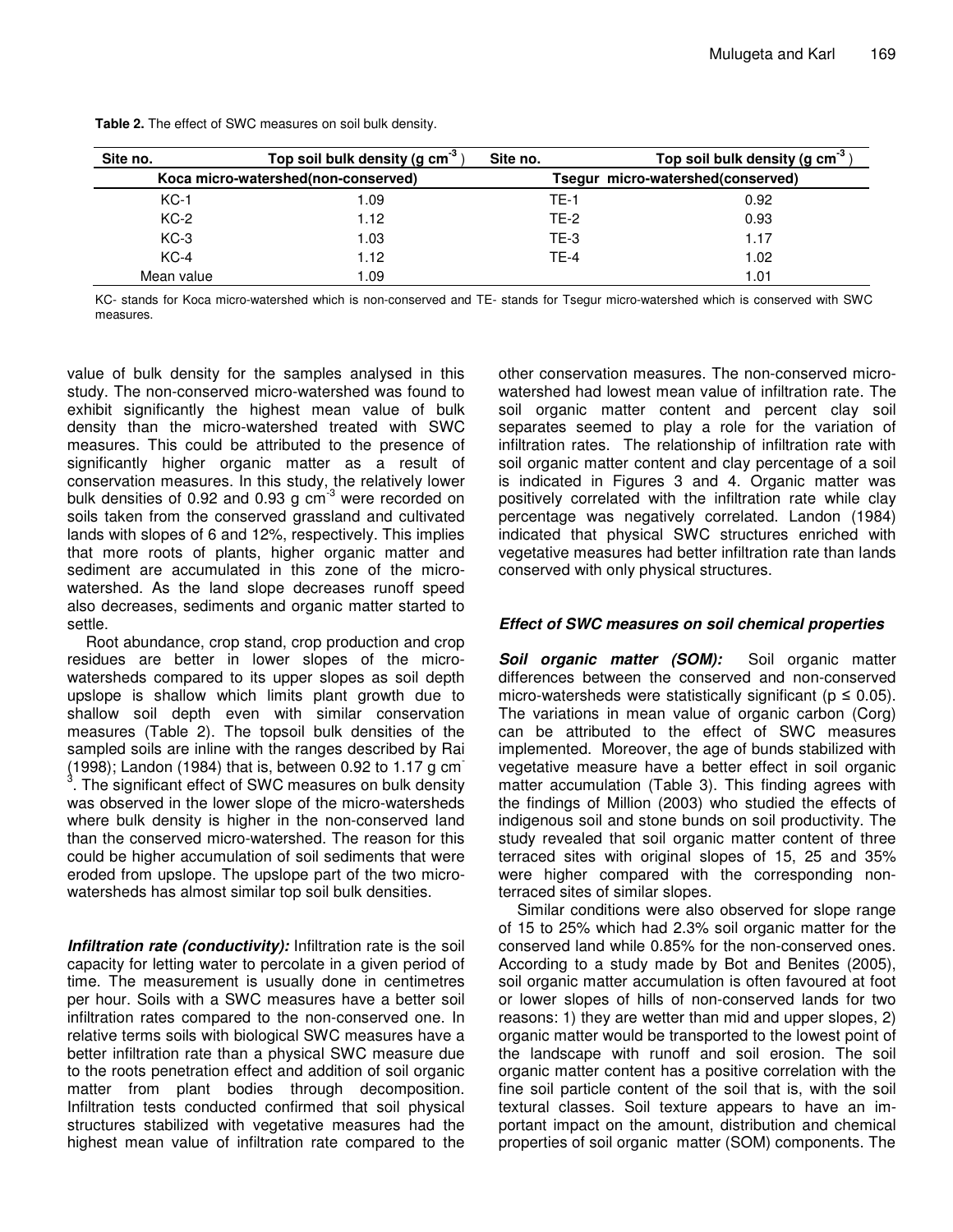

**Figure 3.** Regression plot for infiltration rate vs. organic matter content (%).



**Figure 4.** Regression plot for infiltration rate versus clay percentage.

| Table 3. Effect of SWC measures on organic matter content. |  |
|------------------------------------------------------------|--|
|------------------------------------------------------------|--|

| Site no.                             | Organic matter (%) | Site no.                           | Organic matter (%) |  |
|--------------------------------------|--------------------|------------------------------------|--------------------|--|
| Koca micro-watershed (non-conserved) |                    | Tsegur micro-watershed (conserved) |                    |  |
| <b>KC-01</b>                         | l. $45^{\circ}$    | TE-01                              | 1.6 <sup>d</sup>   |  |
| KC-02                                | $1.89^d$           | <b>TE-02</b>                       | 2.03 <sup>a</sup>  |  |
| KC-03                                | $2.91^a$           | TE-03                              | $3.71^\circ$       |  |
| KC-04                                | $2.71^a$           | TE-04                              | $7.34^{b}$         |  |
| Mean value                           | 2.24               |                                    | 3.69               |  |

The same letter as superscript in the column means they are not statistically different at  $p \le 0.05$ . KC- stands for Koca micro-watershed which is non-conserved and TE- stands for Tsegur micro-watershed which is conserved with soil and water conservation measures.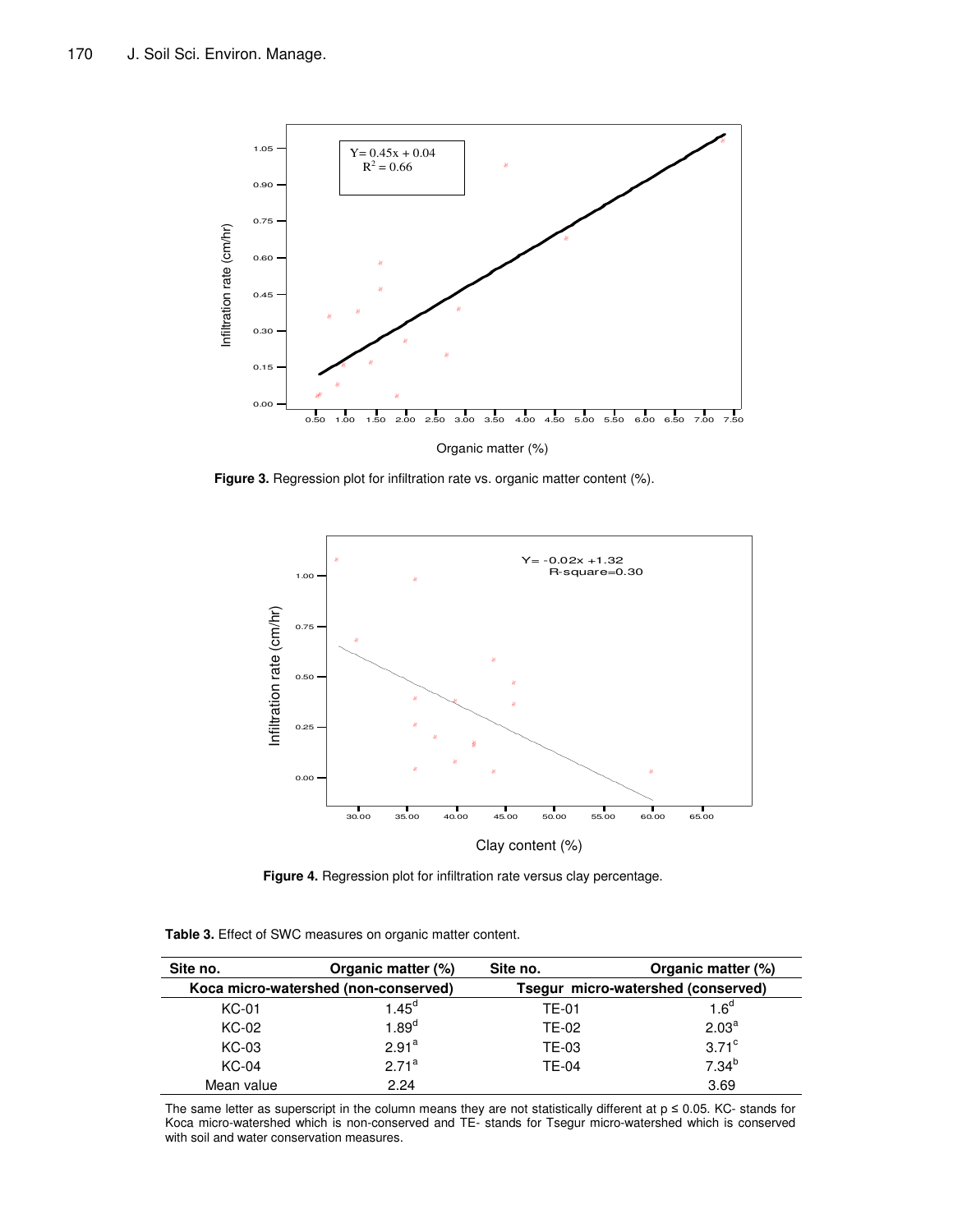| Site no.                            | Total N (%) | Site no. | Total N $(%)$                     |
|-------------------------------------|-------------|----------|-----------------------------------|
| Koca micro-watershed(non-conserved) |             |          | Tsegur micro-watershed(conserved) |
| <b>KC-01</b>                        | 0.1         | TE-01    | 0.12                              |
| <b>KC-02</b>                        | 0.11        | TE-02    | 0.14                              |
| KC-03                               | 0.19        | TE-03    | 0.26                              |
| <b>KC-04</b>                        | 0.14        | TE-04    | 0.33                              |
| Mean                                | 0.14        |          | 0.21                              |

**Table 4.** Effect of SWC measures on total nitrogen (N) within 25 cm of soil depth.

KC- stands for Koca micro-watershed which is non-conserved and TE- stands for Tsegur micro-watershed which is conserved with soil and water conservation measures.



**Figure 5.** Regression plot for soil organic matter vs. total nitrogen (N).

components. The agricultural significance of soil organic matter in tropical soils is greater than that of any other property with the exception of soil moisture. Its functions are to improve soil structure, and thereby root penetration and erosion resistance; to augment cation exchange capacity; and to act as a store of nutrients, slowly converted to forms available plants.

*Total nitrogen (N):* The analysis made using statistical methods revealed that the mean total nitrogen difference due to the impact of SWC measures was significant at p  $\leq$  0.05. Table 4 presents the mean value of sampled top soil total nitrogen content. However, physical SWC measures stabilized with nitrogen fixing plants have indicated that the total nitrogen (N) is much higher compared with other biological measures. The nonconserved land had the smallest mean value of total nitrogen (N). Million (2003) also found that the mean total nitrogen content of the terraced site with the original slope of 15, 25 and 35% were higher by 26, 34 and 14%, respectively, compared to the average total nitrogen

contents of their corresponding non-terraced sloping lands. Moreover, a linear regression analysis made to see correlation of nitrogen with soil organic matter has shown that there is a strong positive relation between them at ( $p \le 0.01$  and  $R^2 = 0.89$ ) (Figure 5).

*Soil pH (H2O):* Soil reaction has a direct influence on chemical and biological soil properties and parameters. Low productive soils and sites were associated with low pHs and corresponding low levels of exchangeable bases and organic matter. Soil pH in a soil can be attributed to the type of parent material, extent of soil erosion or the leaching of bases as a result of climatic factors. Soil pH is an indispensable means for characterizing soil from the standpoints of nutrient availability and soil physical conditions like structure, permeability, workability etc. It is also indicative of the status on microbial environment/ community and its net effect on the mineralization of organic residues like humus and/or immobilization of available nutrients and also provides the most rational basis for managing soils for selective agricultural land uses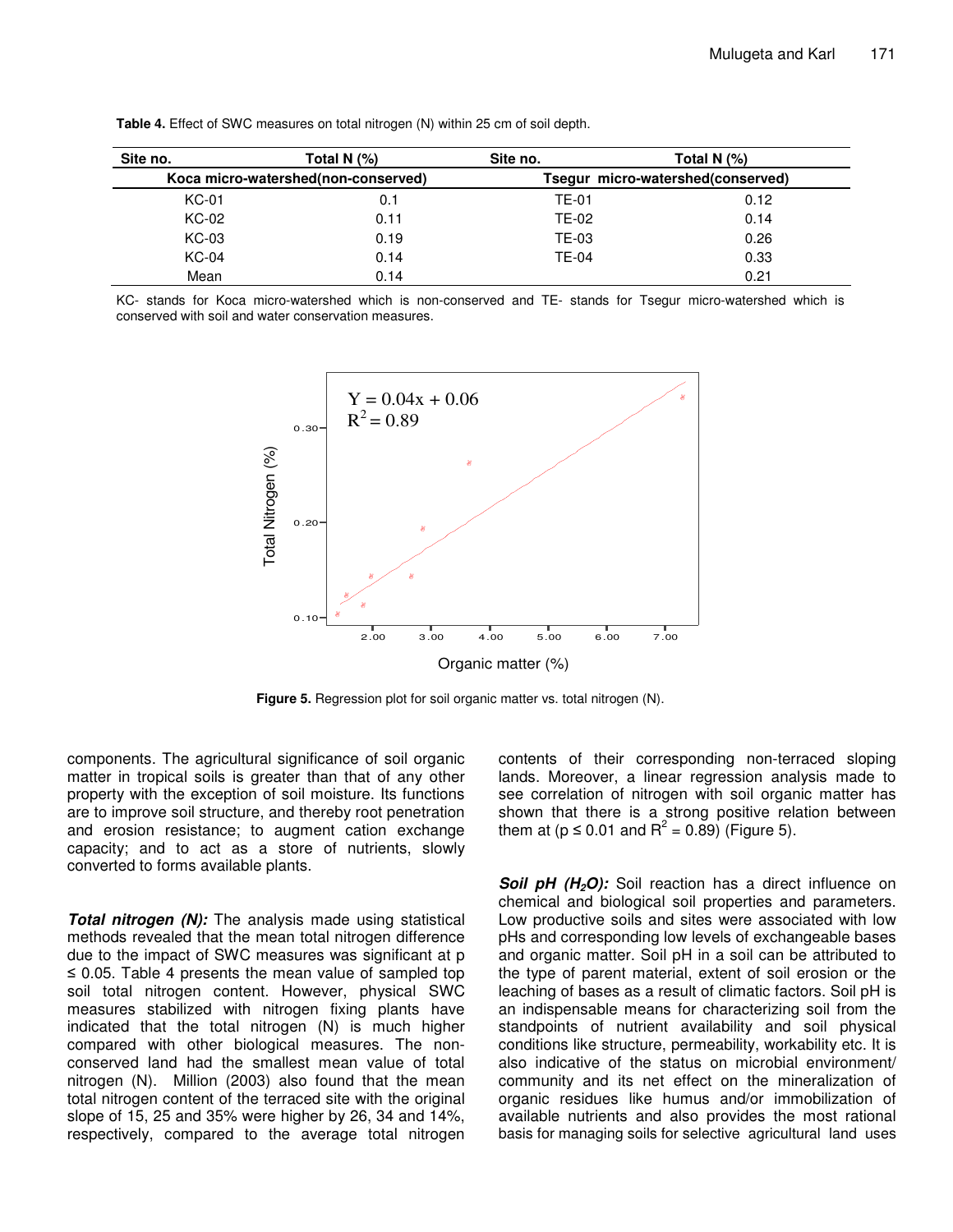| Site no.   | Depth(cm)                            | pH H <sub>2</sub> O(1:2.5) | Site no.                           | Depth(cm) | pH H <sub>2</sub> O(1:2.5) |
|------------|--------------------------------------|----------------------------|------------------------------------|-----------|----------------------------|
|            | Koca micro-watershed (non-conserved) |                            | Tsegur micro-watershed (conserved) |           |                            |
| $KC-1$     | $0 - 22$                             | 6.38                       | $TE-1$                             | $0 - 14$  | 6.25                       |
| $KC-1$     | $22 - 65$                            | 6.33                       | $TE-1$                             | 14-26     | 6.15                       |
| $KC-2$     | $0 - 20$                             | 6.28                       | $TE-1$                             | 26-60     | 6.44                       |
| $KC-2$     | 20-38                                | 6.05                       | <b>TE-2</b>                        | $0 - 10$  | 6.22                       |
| $KC-3$     | $0 - 27$                             | 5.93                       | $TE-2$                             | $26-10$   | 6.2                        |
| $KC-4$     | $0 - 20$                             | 6.18                       | $TE-2$                             | 26-85     | 6.51                       |
|            |                                      |                            | $TE-2$                             | 85-125    | 6.77                       |
|            |                                      |                            | $TE-3$                             | $0 - 16$  | 5.92                       |
|            |                                      |                            | $TE-3$                             | 16-55     | 6.11                       |
|            |                                      |                            | $TE-4$                             | $0 - 17$  | 6.28                       |
|            |                                      |                            | $TE-4$                             | $17 - 45$ | 6.36                       |
| Mean value |                                      | 6.19                       |                                    |           | 6.29                       |

**Table 5.** Effect of SWC measures on soil pH.

KC- stands for Koca micro-watershed which is non-conserved and TE- stands for Tsegur micro-watershed which is conserved with soil and water conservation measures.

such as crop production, pasture cultivation, forestry, etc. Soil pH is also associated with soil fertility status. Soils with high organic matter content have a higher soil pH which favours better exchange of bases and increase availability of nutrients that are needed for the growth of plants in a given soil and ecology. The mean value of pH for the sampled soils in this study shows minor difference between the conserved and non-conserved microwatersheds.

The laboratory result of sampled soils is in agreement with the findings of other similar studies, for instance Million (2003); Belay (1992) also found that indigenous stone bonding had no significant effect on soil reaction when compared to the control treatment (non-conserved plots). The relatively lower pH mean value for the nonconserved micro-watershed could be attributed to the relatively lower base saturation percentage and lower soil organic matter content. The soil analysis results (Table 5) showed that soil pH for all the soils sampled were slightly acidic to neutral that is, from 5.93 - 6.77.

Low base saturation is another indicator of soil acidity and the removal of basic cations is a major process causing soil acidification in nature (Norton et al., 1999).

As a rule of thumb for every one-half unit drop in soil pH percent base saturation declines by about 15% (Baruah and Barthakur, 1998). The highest pH value associated with the conserved micro-watershed at a lower soil depth could be attributed to the presence of higher exchangeable cations due to the effect of leaching and translocation from the upper soil horizons. Leaching of bases is the major soil nutrient management problem for the soils of humid tropics.

As a result most tropical soils have the problem of nutrient availability for the production of agricultural crops such as potassium, calcium, magnesium and phosphorous. This is one of the problems mentioned by

many researchers that make the tropical countries poor and unable to feed themselves in most cases in addition to other problems related to agricultural production and productivity. The regression analysis explored for the variables of soil organic matter and cation exchange capacity (CEC) to see their correlation revealed that soil pH is negatively correlated with the percent organic matter content whereas it is correlated positively to CEC.

*Cation exchange capacity (CEC):* The cation exchange capacity (CEC) is a measure of the number of adsorption sites per unit weight of soil at a particular pH. CEC is affected quite dramatically by pH changes. Soils with high in organic matter or 2:1 type clays have a high CEC. In contrast, soils dominated by kaolinite and hydrous oxide clays generally have a low CEC. In many weathered tropical soils the maintenance of organic matter is critical in order to maintain the CEC at a satisfactory level (Hesse, 1998; Olaitan et al., 1985). Land productivity in those areas is highly dependent on the availability of soil organic matter. The mean value of CEC in the soil samples collected and analyzed showed that the results obtained were statistically non-significant. The difference between the two micro-watersheds CEC value was very small (Table 6). Lal et al. (1999) discussed that CEC of a soil can be reduced by soil erosion through the loss of soil organic matter even though clay content increases in soils that have Bt horizons because soil organic matter (SOM) has a higher CEC than clay. According to a study conducted by Million (2003) terraced area with original slope of 25 and 35% were found to have mean CEC value of 6 and 49%, respectively, higher than the average CEC of the corresponding non-terraced slope.

A linear regression analysis confirmed the presence of significant positive relationship between CEC and percent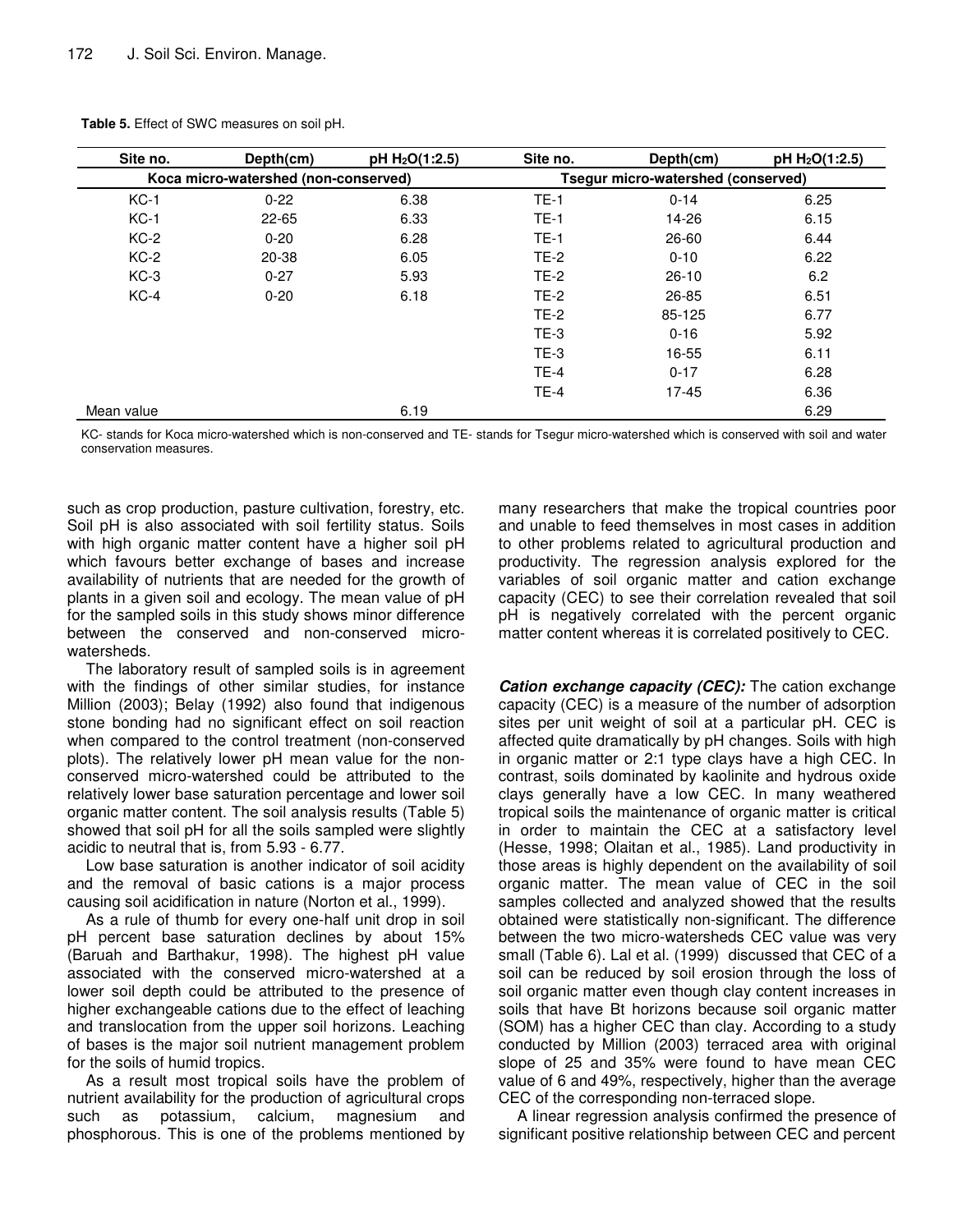| Site no.                             | Depth (cm) | Available P ppm (Olsen) | Site no.    | Depth (cm) | Available P ppm (Olsen)           |
|--------------------------------------|------------|-------------------------|-------------|------------|-----------------------------------|
| Koca micro-watershed (non-conserved) |            |                         |             |            | Tsegur micro-watershed(conserved) |
| $KC-1$                               | $0 - 22$   | 25.17                   | <b>TE-1</b> | $0 - 14$   | 24.69                             |
| $KC-2$                               | $0 - 20$   | 0.5                     | TF-2        | $0 - 10$   | 35.47                             |
| $KC-3$                               | $0 - 27$   | 22.66                   | $TE-3$      | $0 - 16$   | 22.31                             |
| $KC-4$                               | $0 - 20$   | 11.76                   | <b>TE-4</b> | $0 - 17$   | 15.81                             |
| Mean value                           | 15.02      |                         |             |            | 24.57                             |

**Table 7.** Effect of SWC measures on available phosphorous (P).

KC- stands for Koca micro-watershed which is non-conserved and TE- stands for Tsegur micro-watershed which is conserved with soil and water conservation measures.

phosphorous (P) in the studied micro-watersheds were found to be significantly different between the conserved and non-conserved (Table 7). It is evident that the total available phosphorus is much higher in the conserved one. Organic sources of phosphorous are important in these areas for amending the agricultural land for a better land productivity.

The variation could be due to the soil organic matter content difference. Phosphorous availability increases with depth of soil in both micro-watersheds. Vagen (1996) as cited by Vancampenhout (2003) noted that available phosphorous was higher in the accumulation zone than in the soil loss zone in non-conserved land. However, Million (2003) found a contrasting result on terraced sites with original slopes of 25 and 35% compared to the average available phosphorous content of the corresponding non-terraced slopes.

## *Effect of SWC measures on slope transformation*

To observe how the different soil and water conservation measures implemented brought a change on the nature of land slopes, measurements of inter-terrace slope and vertical rise of physical structures were taken. Thus, the result indicated that there is quite a difference in slopes between the conserved and non-conserved microwatersheds. Bunds stabilized with grasses such as vetiver, elephant grass, etc. and vegetation like populus, acacia, etc. on farmlands and treated gullies have showed the lowest inter-terrace slope than other physical conservation measures such as terraces. This signifies that the integrated implementation of physical structures with biological/vegetative measures especially grasses were found as more effective in slope transformation and stabilization of the micro-ecosystem compared to other soil and stone bund stabilization techniques. Age of soil and water conservation measures implementation with proper maintenance also brought a variation in interterrace slope or slopes between bunds, which was realized in the field. During field data collection, observation was made between two different age similar soil and conservation measures on slope of 25% land under cultivation that is, a four years old bund with grass strip and a 9 years old bund stabilized with the same

grass species have a very significant difference in their slope stabilization and the gradient between bund lines.

Moreover, the deposition of soil materials and debris on the upper position of a bund (accumulation zone) causes a height increase of the bund year after year, thereby reducing inter-terrace slope between two successive soil and water conservation structures provided that the bunds are maintained properly. A study made by Desta et al. (2005) found that the rate of sediment accumulation by bunds is correlated with the soil loss by tillage because all the soils displaced by tillage remains in the accumulation zone. Sediment accumulation volume was found to increase with slope gradient and bund spacing, but decreased with bung age. This study result revealed that slope; rainfall intensity and topography have a significant effect on soil and water conservation measures in slope transformation especially in steep and highly erosion sensitive areas like the North-Western Highlands of Ethiopia where rainfall is intense and short duration with high runoff volume.

## **Results and the hypothesis**

It was expected that a watershed treated with soil and water conservation measures will be better productive with a better organic matter content, good soil aggregation and high biodiversity than a watershed not treated. Accordingly the results obtained confirmed that a land which is conserved has better soil physical and chemical properties with better vegetation cover and biodiversity compared to the non-conserved. The degree of soil degradation, reduction of soil depth in sloping areas and the silt up of lower slopes with coarser fragments were observed on non-conserved micro-watershed. Among the physical structures the most preferred ones by farmers were soil bunds and grass strips on bunds.

The rationale behind their preference was that soil bunds and grass strips take less space than other structures like stone bunds and also transform into bench terraces over a shorter period of time. The other argument for soil bunds is that they can be damaged easily and need less labour compared to stone bunds and check dams. Generally, effects of SWC works require a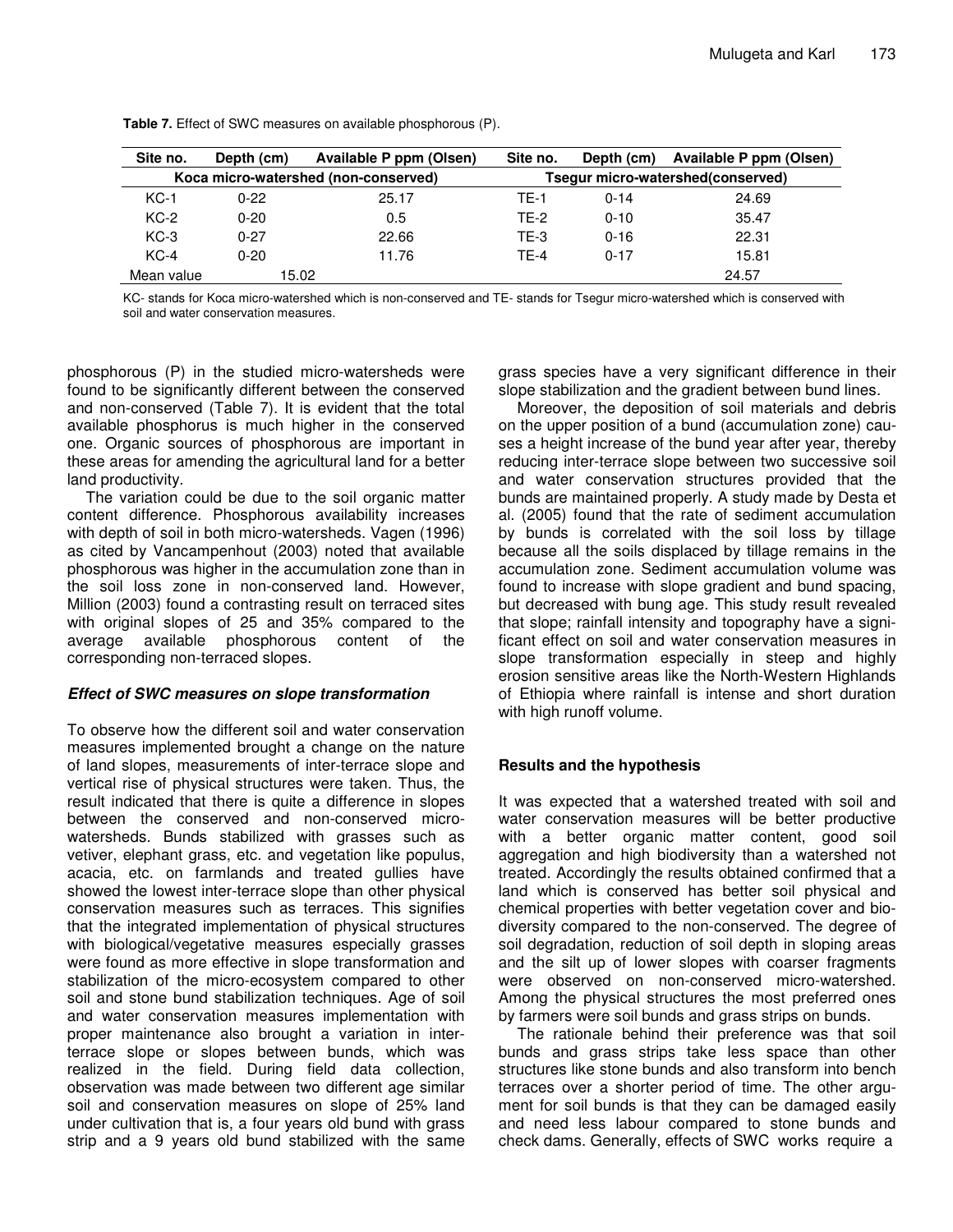long period of time to be appreciable by the farmers. The farmers were asked during focus group discussions to mention any changes in the land condition they may have observed since the watershed management intervention.

The farmers responded that they had witnessed changes in the land cover condition, level of soil erosion and better growth of crops along the SWC structures. The land cover condition improved for two reasons: i) the upper part of the watershed which were uncultivated and degraded were treated, closed and protected from encroachment by livestock, hence natural vegetation were returning and enriched with planted vegetations. ii) Trees planted on the SWC structures (agro forestry) increased the vegetative cover of the land.

## **Farmers' acceptance and adoption of SWC measures**

Accelerated soil erosion is primarily caused by farmers' land use practices. Likewise, the success of any SWC intervention depends on the extent to which the introduced conservation measures are accepted and adopted by the farming community. In other words, acceptance and farm-level adoption of the newly introduced conservation measures by the farmers is the decisive element for the success of a watershed management intervention.

Nevertheless, acceptance of the measures as effective techniques for controlling soil loss and as having potential to improve land productivity cannot warrant its adoption on the farm. While acceptance depends more on the design characteristics of the measures as related specifically to effectiveness, farm level adoption of the measures depends also on several socio-economic and institutional factors. The factors affecting adoption also determine the sustainable utilization of the measures by the farmers (Woldeamlak, 2005). Generally, newly introduced SWC measures can be considered as adopted if the land users (farmers) continue to utilize them as part of their production system after the external assistance is withdrawn. The farmers were asked what their intentions were regarding using the introduced SWC measures in the future. 52% of the respondents expressed their commitment to continue maintaining the established structures after the external support ends. On the other hand, 47% stated that they would not maintain the structures as they were by then. Of the latter group, some argued that they would destroy every other structure so as to reclaim the "lost land" for cultivation; and some others stated that they would destroy some of the structures in order to use the fertile sediments retained behind. In summary, it can be stated that the introduced SWC measures were widely acknowledged and accepted as effective measures against soil erosion and as having the potential to improve land productivity. Nonetheless, their sustainable adoption on the farm level appears to be less likely.

## **Factors affecting farm-level adoption of the introduced SWC measures**

The farm-level adoption of SWC measures depends on several interrelated factors. Effectiveness of the measures in controlling soil loss is only one consideration. As earlier discussed, the majority of the farmers acknowledged the introduced SWC measures to be effective in controlling soil erosion and as having the potential to improve land productivity and most of them did not appear to have intentions or plans to continue maintaining the structures established. The same is true to the farmers from the non-treated watershed to do it by their own initiative seems unacceptable; this also implied that there was a very little chance for the farmer-to-farmer diffusion. Farmers rather frequently reject newly introduced SWC measures even when they are aware that adoption of the measures protects and improves productivity of their lands.

This suggests that the newly introduced SWC measures need to be evaluated not only for their technical efficacy but also for the chances of their sustainable adoption and utilization by the land users. Understanding and recognition of soil erosion as a problem in own farm plots and its causes and impacts on crop yields is the first step towards searching for and adoption of remedial measures. The underlying reason for this is the fact that the process of erosion is gradual, which goes on unnoticed and is recognizable only after reaching some threshold levels. According to Hurni (1986), farmers in northern Ethiopia seem to have realized that their land is being degraded after centuries of farming, when it had already become a severe problem to food production. Once farmers perceive soil erosion as a problem having negative impacts on soil quality and land productivity and expect positive returns from soil erosion control, it is highly likely that they will decide in favour of adopting available conservation measures.

On the other hand, when farmers do not acknowledge soil erosion as a problem, they cannot expect benefits from controlling the erosion process and it is highly likely that they will decide against adopting any conservation measures. The finding also suggested that correct perception of soil erosion as a problem is a necessary but not sufficient condition for the farmers to adopt modern SWC measures. The ability to adopt SWC measures is related to their labor supply and economic status. Tenure security has been shown to be an important factor, besides farmers' awareness and labour availability, affecting farmers' decisions whether to adopt introduced SWC measures.

## **CONCLUSIONS AND RECOMMENDATIONS**

The results of this study revealed that: soil pH and cation exchange capacity (CEC) were not significantly affected by SWC measures. Whereas, soil organic matter (SOM),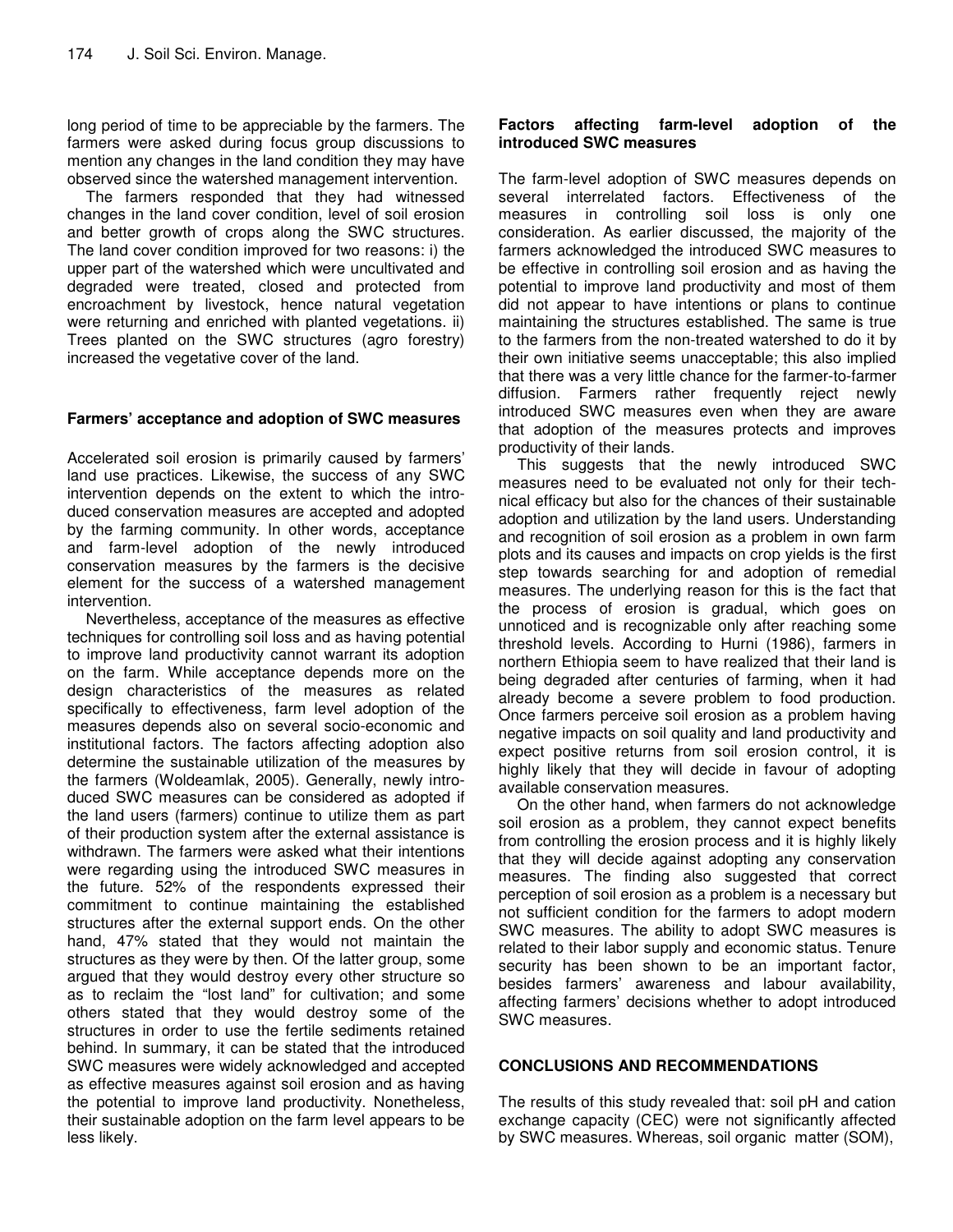total nitrogen (N), infiltration rate, bulk density, available phosphorous (P) and soil texture were found to have significant difference between the conserved and nonconserved micro-watersheds. It was observed that the non-conserved micro-watershed soils had the highest clay content and bulk density than the conserved soils due to absence of SWC measures that prevent soil erosion. As the topsoil is eroded the subsoil which is rich in clay content appears as surface soil. The soil infiltration rate is also the lowest in the non-conserved micro-watershed compared to soils of the conserved one. Organic matter content of a soil was found to correlate positively with total nitrogen content and soil infiltration rate. But the correlation of organic matter with soil bulk density was negative. This implies that SWC measures have affected positively the productivity of agriculture in conserved lands. Farmers, on the other hand expressed that physical SWC measures took part of their plot of land and as obstacle for oxen plough. Adoption and continued use of SWC measures strongly indicate that many social, political, economic and technological factors influence the farmer's decisions to use those measures.

Low level of farmers' participation and undermining of indigenous knowledge in the process of planning, designing and implementation as well as government policy on the issue of land holding and tenure security have impacted the implementation and adoption of SWC techniques. If one needs to achieve success in rural development activities such as SWC, farmers` interactive participation should be ensured from the beginning. The problem of fitness of the technologies to the farmers' requirements and the farming system circumstances is partly a reflection of a problem in the approach followed in the planning and implementation of the SWC measures. For instance, the farmers' time-long knowledge and preferences were ignored in dealing with the soil erosion problem.

In a real participatory process, the farmer is the starting point. It starts with analysis of farmers' circumstances, problems, indigenous knowledge and preferred solutions to problems. What is transferred by outsiders to farmers is not a "package of practices to be adopted but a basket of choices from which to select".

## **Recommendations**

The rural households in the two-micro-watersheds are very poor, living on very meager annual incomes. Land degradation, particularly soil erosion by water of cultivated fields, is a threat to their agricultural production. SWC measures are very helpful in increasing land productivity. Thus, all stakeholders need to encourage farmers and the community at large in the facilitation, adoption and implementation of SWC measures at farmland level. The management of soil nutrients using farm yard manure, crop rotation, weed control, etc. should also be encouraged. Timeliness is a very important factor when

important factor when initiating operations of agricultural activities or SWC activities for a direct economic concern to a farmer. However, in addition to combining some of the techniques, planners or conservationists must be fully aware to understand the local land tenure system and then tailor a programmed to fit into that system. Although, indigenous practices may no longer be efficient enough in substantially reducing soil erosion, they are nevertheless, a starting point in which farmers perhaps have more confidence than sophisticated introduced measures. Whatever is proposed, the choice depends on local conditions, but ultimately, farmers choose the measures most appropriate for their situation. Attention should be given to the bio-physical SWC measures. Biological SWC measures have the capacity to make the ecology more stable and economically viable. Moreover, most of the biological conservation practices are linked to the normal agricultural practices and are not too difficult to be learnt by farmers.

The findings of this study revealed that an integrated watershed management approach is by far the most effective way in reducing soil erosion and increasing land productivity. Therefore, integrated watershed management approach initiated by GTZ project shall be further strengthened in the implementation of SWC measures adapted to local socio-economic setup with real participation of all stakeholders. We must face the fact that if agriculture is to flourish, produce enough food and provide employment to rural communities, then it will have to be based on the knowledge and know-how of the communities. The function of the technician is not to cause upheaval but to face the day-to-day realities of farm-life and to help the cultivator to try out new, hopefully progressive ideas by capitalizing his indigenous knowledge and should be planned with him for sustainable farm productivity. Considering alternative measures/technologies such as minimum tillage and putting greater emphasis on biological measures will help in reducing labour requirements without compromising erosion control effectiveness. The fitness of technologies to farmers' requirements and the farming system was one of the barriers for adoption of SWC measures. The lasting solutions to the problem of resource degradation and rural poverty should include easing population pressure on the resources, technological improvements in agriculture and development of other sectors of the economy. Moreover, more research on socio-bio-physical SWC approach is required to get a comprehensive idea on effects of SWC measures on key soil properties, socio-economic development, environmental impacts, cropping and tillage systems, etc. to have a better understanding in an integrated way.

#### **REFERENCES**

Abera B (2003). Factors influencing the adoption of soil conservation practices in north-western Ethiopia. M.Sc. Thesis, Institute of Rural development, University of Göttingen, Germany. p.72.